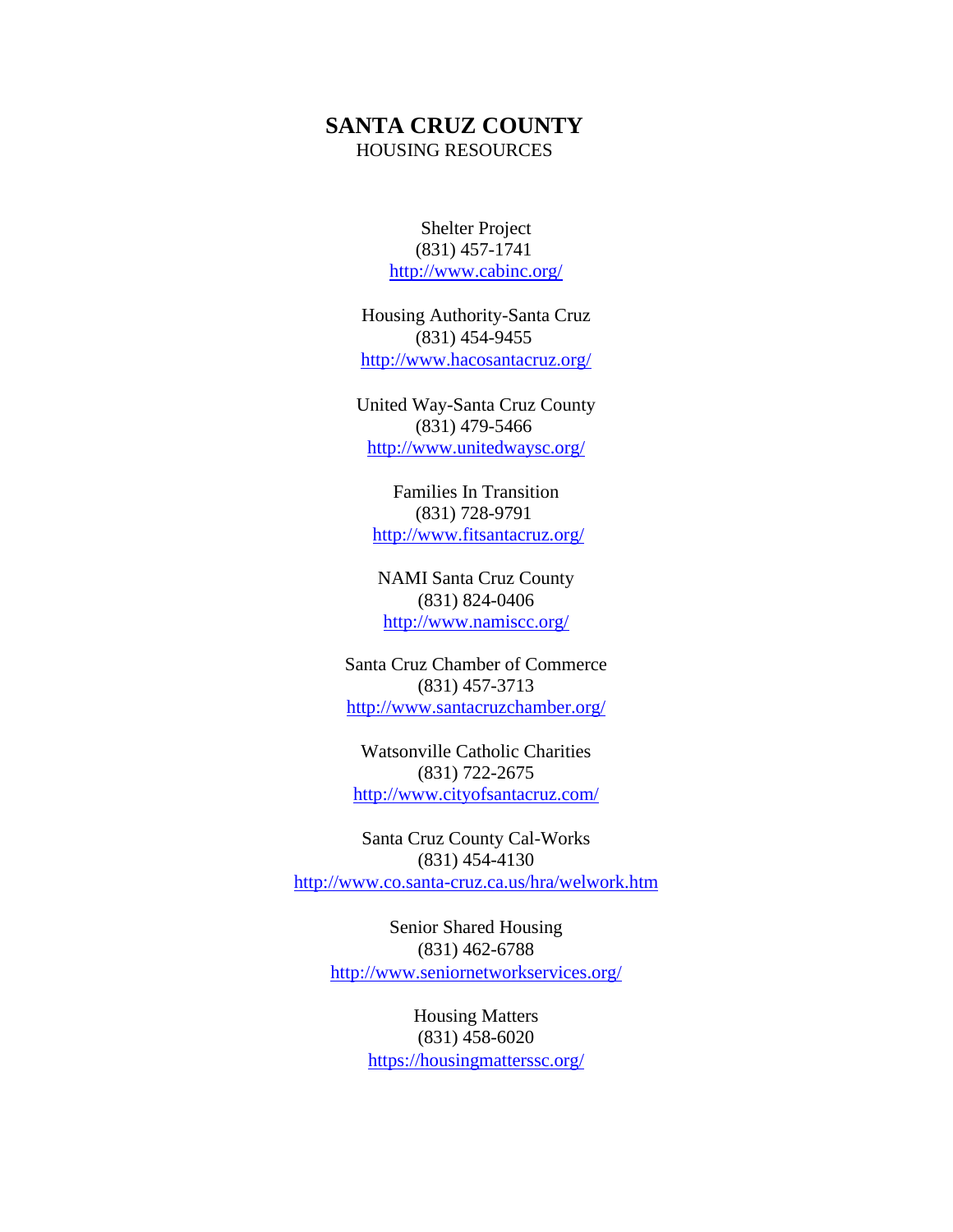Santa Cruz County Multipurpose (831) 454-4600 <http://www.co.santa-cruz.ca.us/>

Santa Cruz County General Services Warehouse (831) 454-2000 <http://www.santacruzcounty.us/>

> Central Coast Energy Services, Inc. (888) 728-3637 <http://www.energyservices.org/>

Gault St Mercy Housing California (831) 471-1914 <https://www.mercyhousing.org/california/gault-street-senior/>

> Housing Choices Coalition (831) 722-3954 <http://housingchoices.org/>

Habitat for Humanity Car Donations (877) 277-4344 <http://www.carsforhomes.org/>

Encompass Community Services (831) 469-1700 <http://www.encompasscs.org/>

Day Worker Center of Santa Cruz County (831) 475-9675 <http://dayworkercentersc.org/>

> Salvation Army (831) 724-3922 <http://www.salvationarmyusa.org/>

Santa Cruz County Immigration (831) 724-5667 <https://cabinc.org/2017/04/21/santa-cruz-county-immigration-project-sccip/>

> Valley Churches United (831) 336-8258 <http://www.vcum.org/>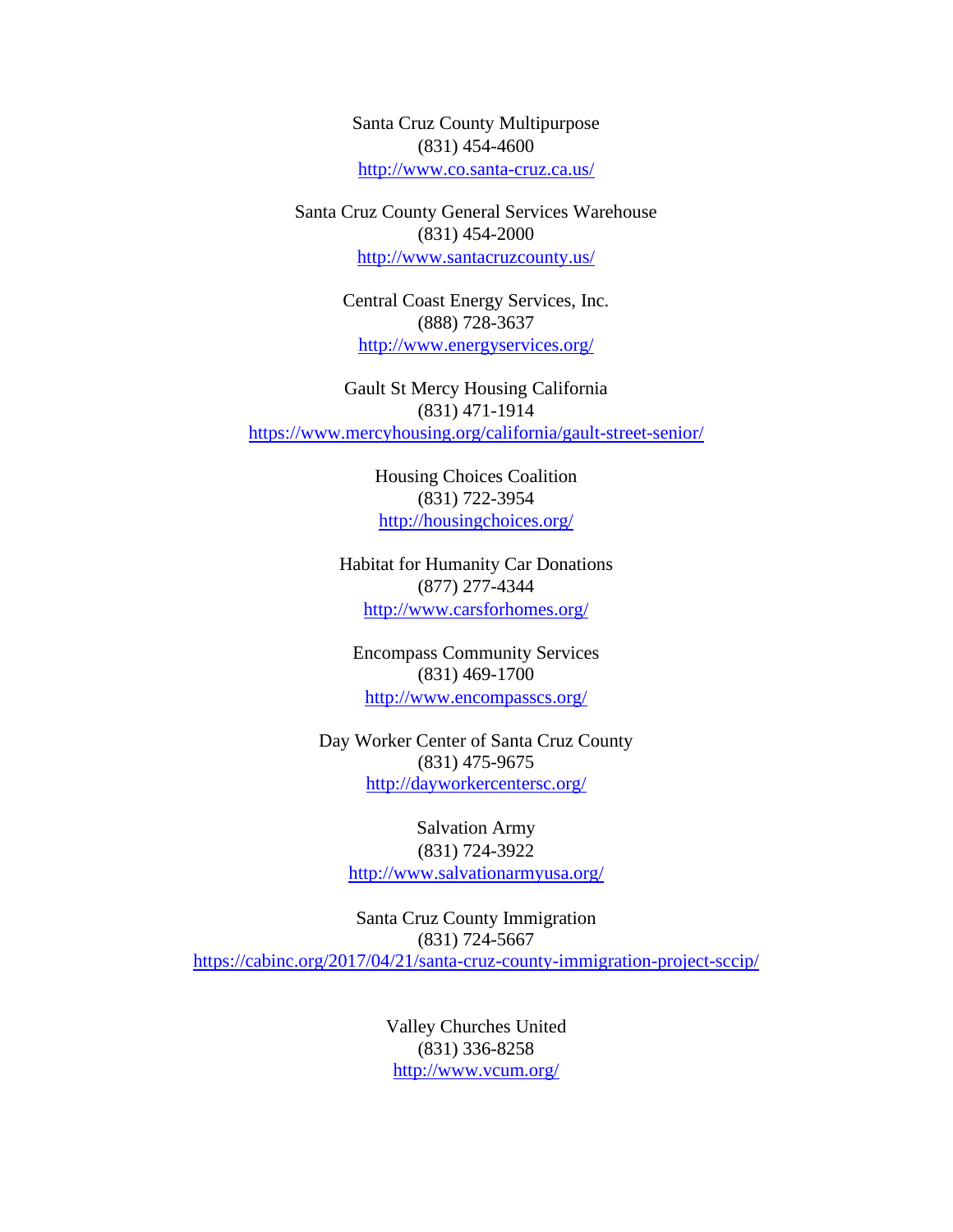Santa Cruz Child Protective (831) 454-4222 <http://www.co.santa-cruz.ca.us/>

Santa Cruz County Veterans Memorial Building (831) 454-0478 <http://www.veteranshall.org/>

> American Red Cross (831) 462-2881 <http://www.redcross.org/ca/santa-cruz>

County of Santa Cruz Human Services Department (831) 454-4036 <http://santacruzhumanservices.org/>

Jacob's Heart Children's Cancer Support Services (831) 724-9100 <http://jacobsheart.org/>

Santa Cruz County Veterans Office (831) 454-7276 <http://santacruzhumanservices.org/AdultLongTermCare/VeteransServices/VeteransServicesOffice>

> Faith Community Church (831) 429-9000 <http://www.santacruzfaith.org/>

Housing Trust Silicon Valley (408) 703-3837 <http://www.housingtrustsv.org/>

Veterans Memorial Building (831) 454-0478 <http://veteranshall.org/>

Community Action Board Inc (CAB) (831) 763-2147 <http://www.cabinc.org/>